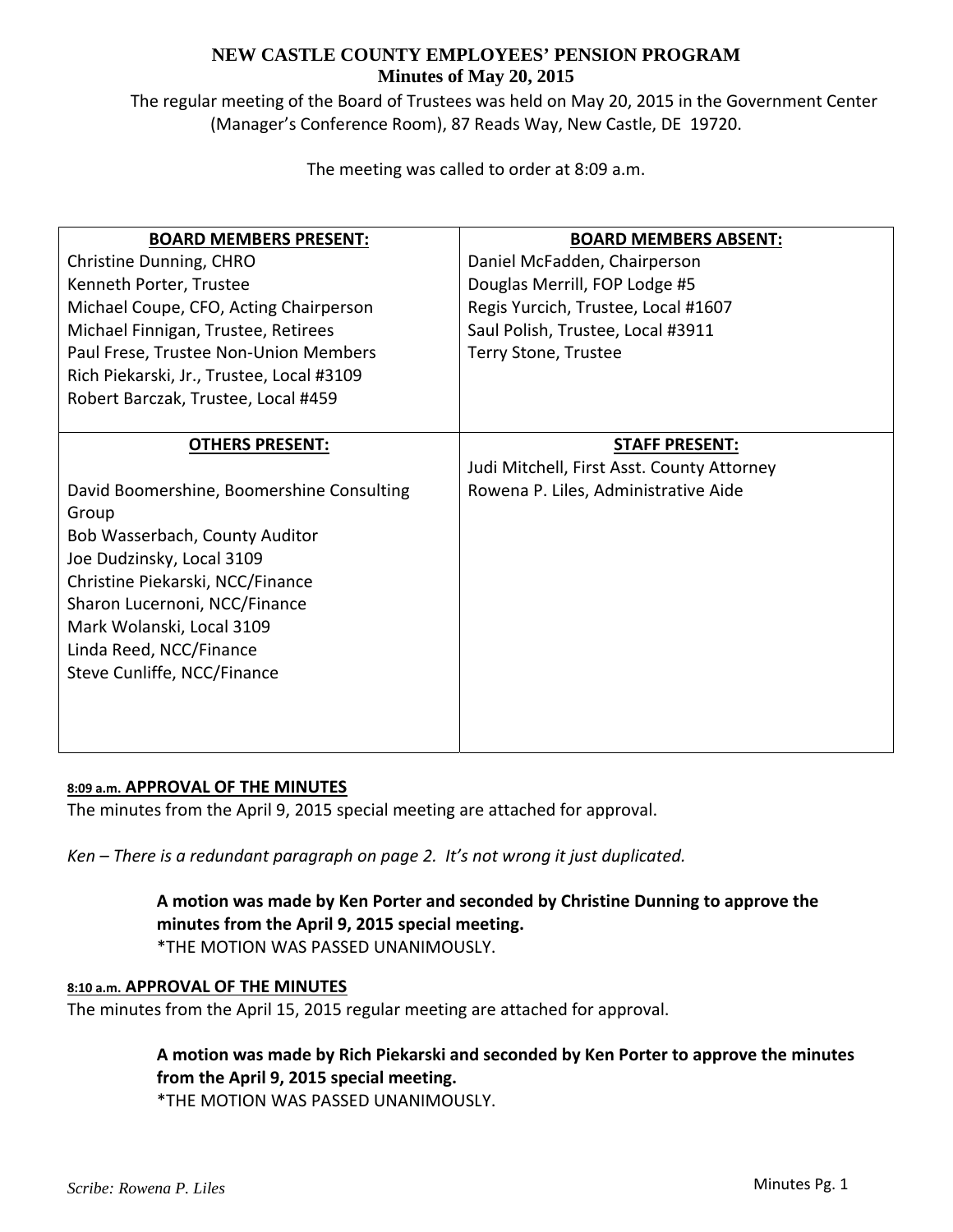#### **8:10 a.m. APPROVAL OF THE INVOICES**

| Alliance Bernstein & Co.            | \$24,378.41  | 1st Quarter 2015             |
|-------------------------------------|--------------|------------------------------|
| <b>Boomershine Consulting Group</b> | \$37,770.00  | March, 2015                  |
| <b>Eaton Vance</b>                  | \$15,402.46  | 1 <sup>st</sup> Quarter 2015 |
| Income Research & Mgt.              | \$41,784.06  | 1 <sup>st</sup> Quarter 2015 |
| <b>MFS</b>                          | \$127,114.63 | 1 <sup>st</sup> Quarter 2015 |
| <b>NEPC</b>                         | \$55,609.50  | 1 <sup>st</sup> Quarter 2015 |
| Systematic Financial Mgt.           | \$43,685.04  | 1 <sup>st</sup> Quarter 2015 |
| Real Estate Mgt. Services Group     | \$28,310.93  | 1 <sup>st</sup> Quarter 2015 |

**A motion was made by Mike Coupe and seconded by Ken Porter to approve the payment of invoices.**

\*THE MOTION WAS PASSED UNANIMOUSLY.

#### **8:13 a.m. APPROVAL OF THE APPLICATIONS FOR BENEFITS**

| <b>Service Retirements</b> |            |              |
|----------------------------|------------|--------------|
| Paul Mergenthaler          | \$4,198.80 | May 20, 2015 |
| Andria Smith               | \$7,418.36 | June 3, 2015 |

| 8:13 a.m. APPROVAL OF THE BENEFIT CONVERSION |  |
|----------------------------------------------|--|
|                                              |  |

| Maurice Jones | \$3,071.47 | June 27, 2015 |
|---------------|------------|---------------|
|               |            |               |

| 8:13 a.m. APPROVAL OF THE SURVIVOR BENEFITS |            |                |  |  |
|---------------------------------------------|------------|----------------|--|--|
| Catherine Houston for James Houston         | \$1,783.00 | March 26, 2015 |  |  |

## **8:13 a.m. APPROVAL OF THE REFUND BENEFITS**

Carl Pace, III 17,473.61 RetGen

**A motion was made by Mike Coupe and seconded by Paul Frese to approve the service benefits, conversion benefit, survivor benefit and refund benefit.** \*THE MOTION WAS PASSED UNANIMOUSLY.

#### **8:15 a.m. COORDINATOR'S REPORT by Christine Dunning**

 Gross Payroll and Employer Contributions for Month of April 30, 2015 – *The total amount for the County's contribution was \$1,062,497.51. I can pass the document around if anyone wants to review it.*

 Pending County Council Resolution for the Fiscal Year 2016 Contribution Rate for Pension Plans – *On May 12, 2015 there was a resolution brought forth before Council our consultant did a presentation. Of course every year we have more people receiving pension benefits than active employees. The Pension* Board, I believe back in March, after reviewing the report had made the recommendation and there is a *resolution presented before Council and introduced that we increase our payroll contributions. Basically you are going now up to the recommended amount of 23.47% of covered payroll.*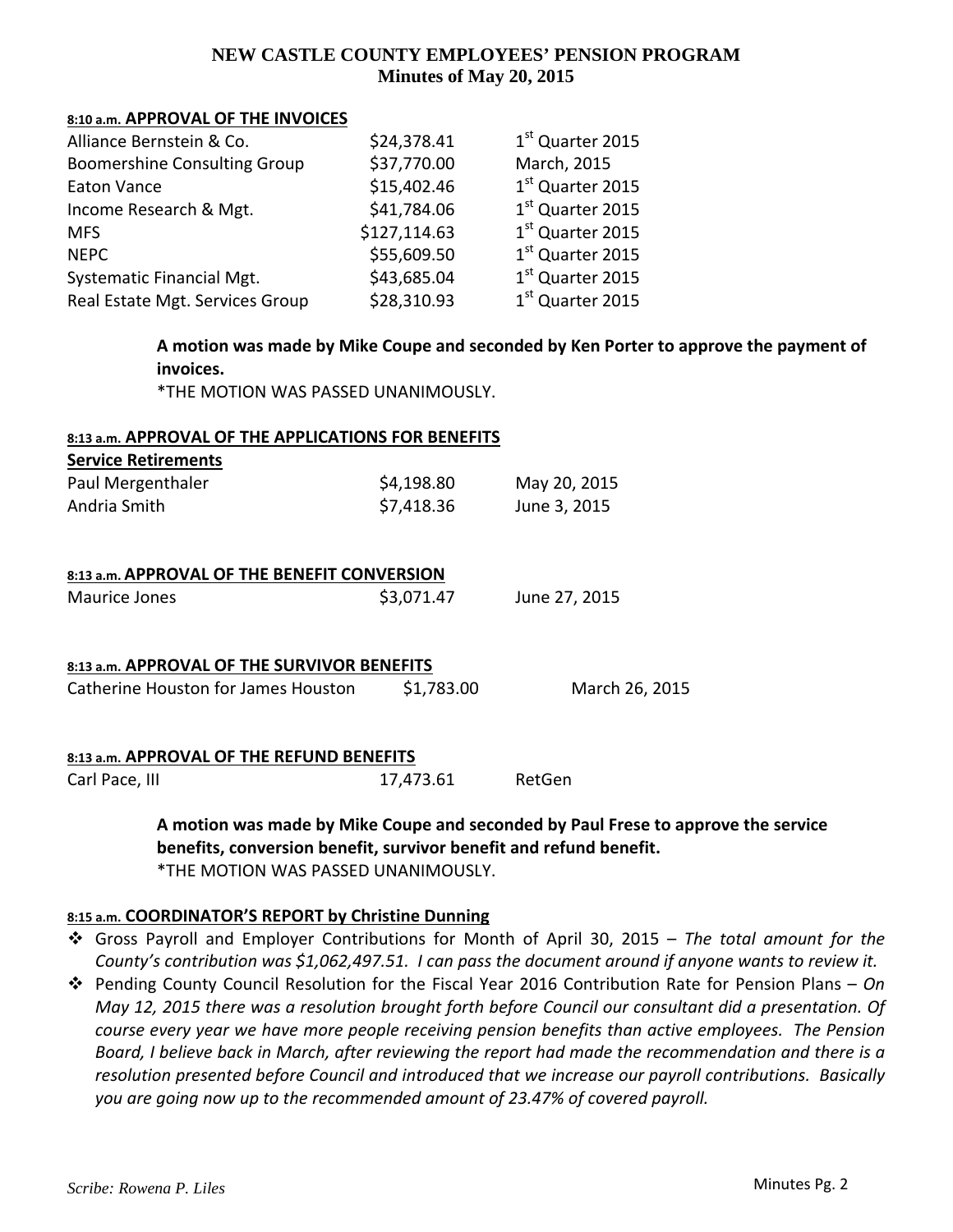## **COORDINATOR'S REPORT (Cont'd)**

That is the new amount and Council still needs to vote on that, but I'm not sure which meeting that will be. *That is the news for the resolution.*

 Pension Trust Asset Summary – March 31, 2105 and April 30, 2015. *The reports were distributed to the Board for review. The total amount reported for March is \$429,587,782 and the amount for April is* \$430,159,507.00. I realize you have just had the report handed to you, but if you want to defer *questions until later or take a few minutes to go through it.*

Paul I think it is important to note that there are often times questions about the health of the plan itself and the balance of it. The balance as of the end of the month of April is the second highest it's been in the *past 14 years. I think the pension is doing pretty good. It's recovered nicely.*

Christine – You can credit some of the Board earlier decisions plus the consultant and different things you *guys have done throughout the years.*

Ken – In terms of investment return that is very encouraging when you look at the liabilities and we are still 76% funded ratio which is better than a lot of municipalities, but unfortunately the liabilities grow along *with the assets.*

 Lexington Partners distribution received on April 30, 2015 in the amount of \$61,485.00 – *The distribution was received April 30th and the amount is \$61,485.00. The correspondence will be passed around for the Board's review.*

Rich – Just to go back to the resolution was there a dollar figure associated with that to equate that *percentage?*

*Christine – I will pass the resolution document around for your review.*

Dave Boomershine – The 3.21% origin of that goes way back to the 1990's when the County police started participating under the State Plan. The original contribution amount for that period was 17.06%. The *difference between the 17.06% and the current 13.85% is 3.21% is the difference between the two. The County also contributes that into the County Plan so it's like an additional contribution that helps out.*

 NCC Diversity Commission Letter to Boards & Commissions ‐ *We will email the letter out to the members. We received this letter from the NCC Diversity Commission and after the 20th of May the Diversity Commission is forwarding each responsible staff person for the Board an email a survey which* needs to be completed by each member. This is not just for this Board, but all New Castle County Boards *that are receiving this survey from the Diversity Commission. We will be giving you further instructions* in an email. I have a copy of the letter and will pass it around for the Board to see.

### **8:27 a.m. OLD BUSINESS**

 $\triangleright$  Update – HB#279 and Update – Age Limitation Legislation (Christine Dunning) – Unfortunately, I don't have anything right now. I left a text message and do not anticipate any update on HB#279 and the other item. I'm just receiving a text as I'm speaking here. There might be the possibility of an Executive Order forthcoming and the Chief of Staff's plan is on hold. So we are on standby mode.